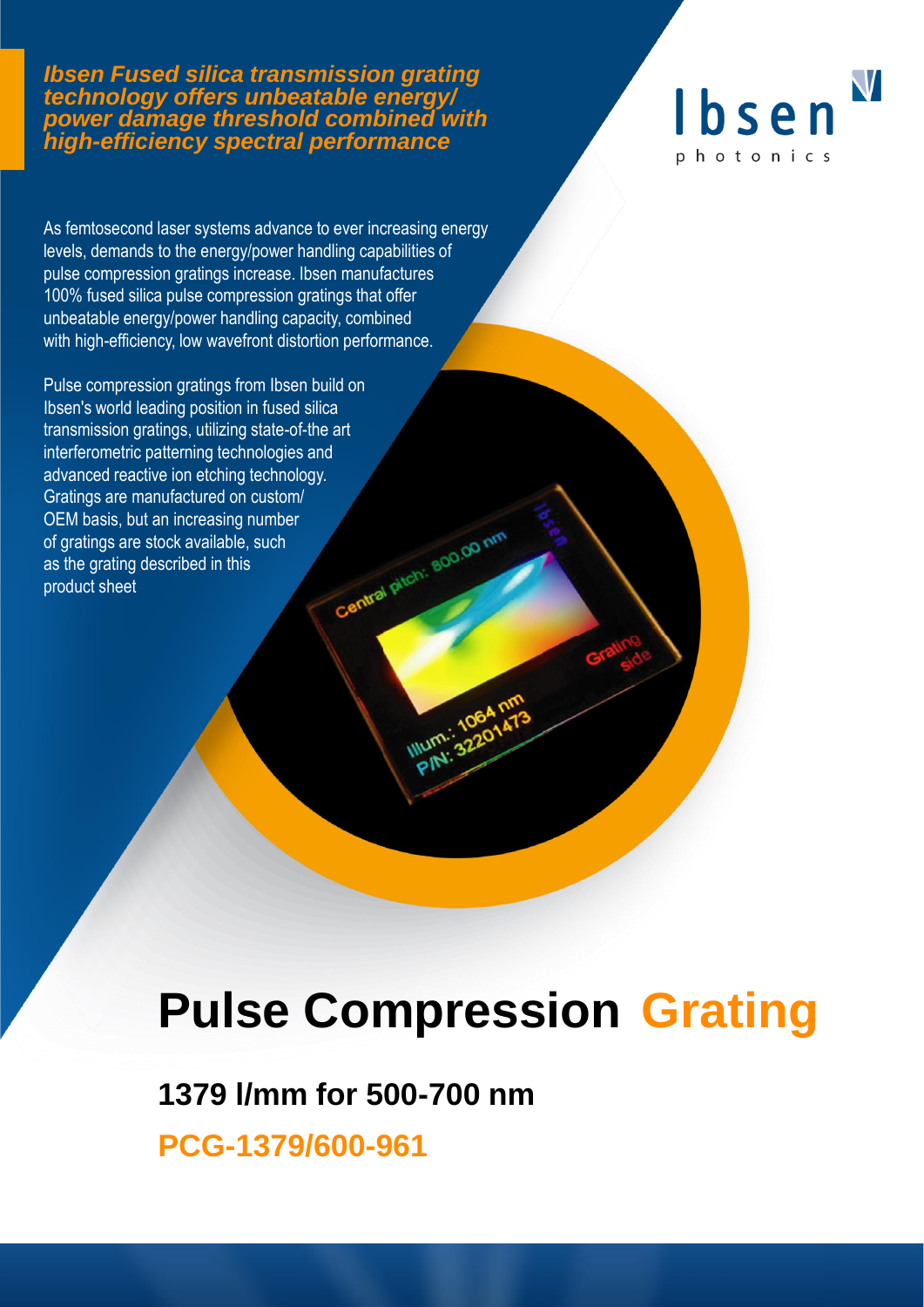# **1379 l/mm for 500-700 nm**

## **PCG-1379/600-961**

| <b>Benefits</b>                       |
|---------------------------------------|
| Highest energy/power damage threshold |
| Environmentally and thermally stable  |
| High diffraction efficiency           |
| High tolerance to incidence angle     |
| Low transmitted wavefront distortion  |



| Parameter                     | <b>Specification</b>                                                |
|-------------------------------|---------------------------------------------------------------------|
| Material                      | Fused silica and high-power, dielectric AR coating materials        |
| Grating area                  | 20 mm x 20 mm                                                       |
| Substrate size                | 22 mm x 25 mm x 1 mm                                                |
| Grating resolution            | 1379 l/mm                                                           |
| Dispersion at 600 nm          | $0.112$ deg/nm                                                      |
| Nominal wavelength            | 600 nm                                                              |
| Angle of incidence (AOI)      | Littrow (20 deg)                                                    |
| Diffraction efficiency (TE)   | $>70\%$                                                             |
| Back-side AR coating          | High power, dielectric AR coating applied                           |
| Energy/power damage threshold | http://ibsen.com/products/transmission-gratings/high-power-gratings |

## **Typical Grating Performance**

 ${\sf V}$ 

<u>Ibsen</u> photonics



#### For further information you can contact us directly at:

Ibsen Photonics A/S Phone +45 4434 7000 Ryttermarken 17 Fax +45 4434 7001 DK-3520 Farum Denmark

www.ibsen.com E-mail inquiry@ibsen.com